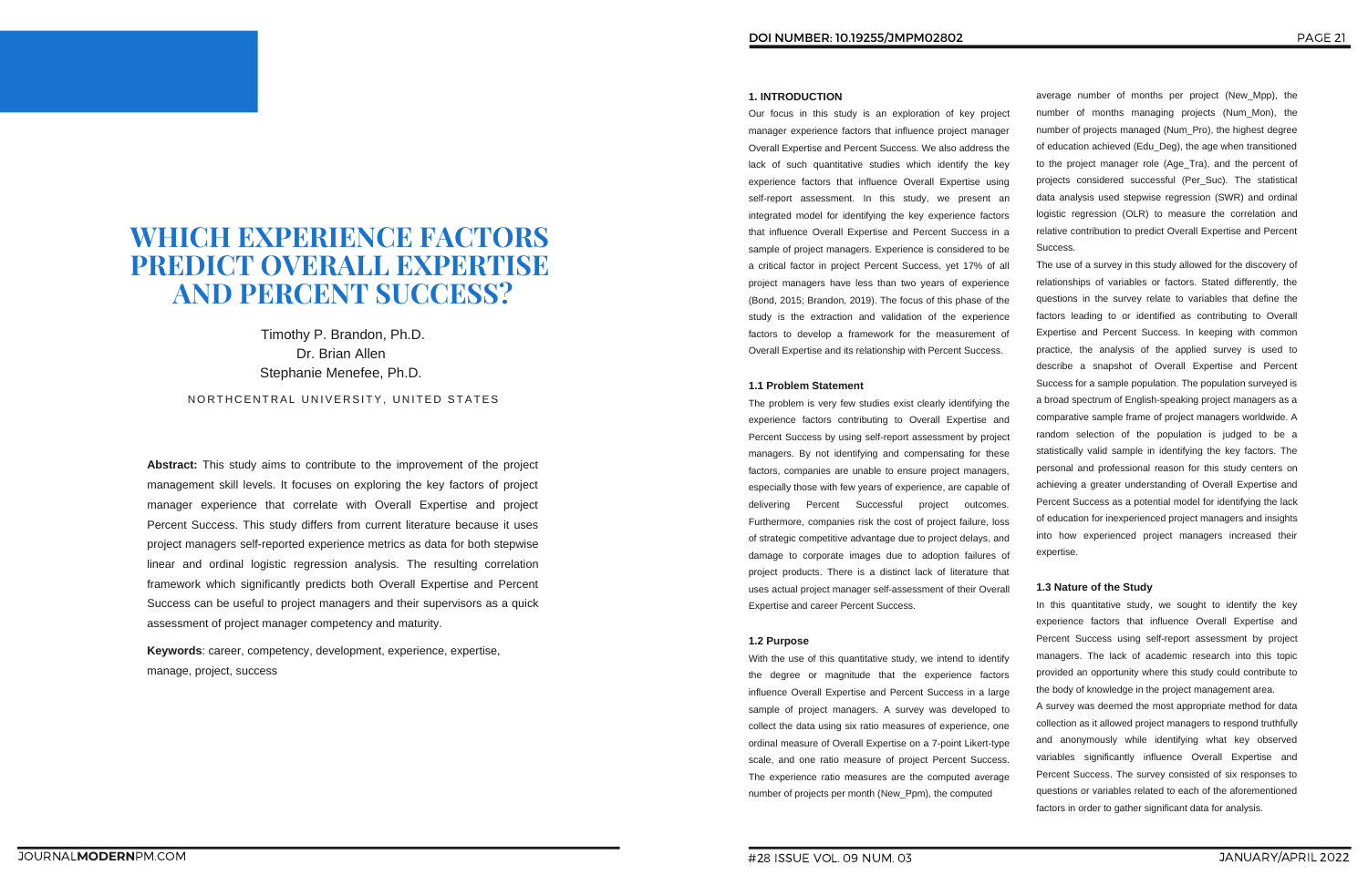- **RQ1**. What is the relationship of the six experience factors and Overall Expertise?
	- H10. There is no statistically significant relationship between the six experience factors and Overall Expertise.
	- H11. There is at least one statistically significant relationship between the six experience factors and Overall Expertise

- **RQ2**. What is the relationship of the six experience factors and Percent Success?
	- H20. There is no statistically significant relationship between the six experience factors and Percent Success.
	- H21. There is at least one statistically significant relationship between the six experience factors and Percent Success.

#### **1.4 Research Questions and Hypotheses**

The first research question focused on the relationship of the six experience measures and Overall Expertise.

The second research question focused on the relationship of the six experience measures and Percent Success.

#### **1.5 Significance of the Study**

- Measuring Project Manager Expertise NCU Alumni Library Search
- Measuring Project Manager Competency NCU Alumni Library Search
- Measuring Project Manager Competency Google **Scholar**
- Measuring Project Manager Skill NCU Alumni Library Search

In this phase of the study, we seek to identify the relationships of the key experience factors that influence Overall Expertise and Percent Success using quantitative analyses of self-report assessments by project managers. This research methodology was chosen to identify the relationships of the key factors that influence Overall Expertise and Percent Success. The lack of academic research into this topic provides an opportunity where this study could contribute to the body of knowledge in the project management area. The results of the study provide a comprehensive measurement scale for the assessment of project manager experience and knowledge levels as a rationale and approach for addressing areas of weakness. This assessment scale can be used for self-assessment and management assessment of direct reports with the intent of fashioning development plans to improve the talent of project managers and teams. This especially important as staff levels are reduced for various reasons and the load of project management is being placed on the shoulders of inexperienced or newly named project managers.

#### **2. LITERATURE REVIEW**

The literature included in this review were found using the following search strings and libraries:

#### **2.1 Project Manager Competencies**

Ahmed (2017) performed a comparative analysis of eight studies that examined project manager intellectual capacities as common project success factors and identified leadership, strategic perspective, strong vision, and imagination as having significant influence on project success. Blomquist, Farashah, and Thomas (2016) developed a domain-specific scale to measure project manager self-efficacy (PMSE) using five factors and 22 indicators. The five factors were (a) manage project team, (b) manage stakeholder relationships, (c) development of the plan, (d) manage project execution, and (e) evaluation of project performance. They found that the five factors strongly predicted PMSE (loading from 0.77 to 0.84) and that PMSE weakly predicted project management performance (PMP) ( $r = 0.32$ .  $r2 = 0.10$ ). Bond (2015) found (a) a significant relationship between transformational and transactional leadership styles and project success, (b) a positive but not statistically significant relationship between years of experience, and (c) a significant relationship between critical success factors and project success. Crawford (2000) found that while schedule and budget alone are inadequate measures of project success, quality and stakeholder satisfaction with the project outcome are critical to perceived project success. They found the five factors that contribute to project success based on Cronbach's alpha measure of reliability are (a) integrative planning (0.83), (b) integrative monitoring and controlling (0.90), (c) risk monitoring and controlling (0.90), (d) team development (0.90), and (e) lessons learned (0.94). de Araújo, Pedron, and de Oliveira (2018) developed a scale

with five factors and 37 items and found project manager competencies account for 45% of team commitment. The five factors were (a) team management, (b) business domain knowledge, (c) people skills and communication, (d) project management, and (e) professionalism and personal characteristics.

Richardson, Earnhardt, and Marion (2015) found project management remains a destination by accident and that most professional project managers do not intend to be project managers but "fall into" the profession, indicating the need for project management training and mentorship, and implying the need for an effective assessment tool to indicate the areas needing improvement. Bond (2015) reported that 2.1% of the project managers had less than one year of project management experience. Brandon (2019) reported 15.0% of the project managers had one to two years of project management experience.

Brandon (2019) found a significant relationship between the overall, creating, capturing, and reusing project knowledge management (PKM) processed and project success whereas no significant relationship existed between the transferring PKM process and project success. Garvin (1993) identified the five main activities exhibited by skilled learning organizations as (a) systematic problem solving, (b) experimentation, (c) learning from past experience, (d) learning from others, and (e) transferring knowledge. Measurement of learning was by learning curves and the three stages of organizational learning are (a) cognitive, b) behavioral, and (c) performance improvement. Harpham (2020) suggested a talent management tripod comprise of (a) assessing the skills required for delivering the specific project outcomes and matching the skills of the project team to the project tasks, (b) understand the talents and skills of each team member individually, (c) introduce the growth mindset described by Dweck (2008) to team members to encourage them to expand their capacities beyond their current skill levels by working on new skills during the project. Making the development of new skills and talents a formal outcome of the project is a great way to build bench strength by learning from experience. Burga, LeBlanc, and Rezania (2020) found that students studying project management believe they are ready to succeed at work but need more formal training project management skills. Burga,

LeBlanc, and Rezania (2020) observed having the necessary skills and realistic expectations of career adaptability, self-directed career management, and belief in their self-efficacy were career success factors. Floris, Wiblen, and Anichenko (2020) studied 37 leadership skills and 11 career-stalling behaviors that can derail the careers of senior project leaders and found that feedback from the managers who directly impacted the individual was more reliable than that from peers or direct reports and that project leaders have a more modest assessment of their skill levels than their managers assessments.

Burga, LeBlanc, and Rezania (2020) found students studying project management saw project management as a temporary preparation step on their career path to their preferred role in leadership positions in an organization. Geoghegan and Dulewicz (2008) found eight leadership dimensions were significantly related to usability and project delivery success factors were (a) managing resources, (b) empowering, (c) developing, (d) motivation, (e) critical analysis, (f) influencing, (g) self-awareness, and (h) sensitivity. The two project success factors were (a) usability and (b) project delivery. Marzagão and Carvalho (2016) found that only two of 11 identified leadership behavior competencies that positively correlated with project performance were innovation and direction. Müller and Turner (2010) found (a) a need for training for practitioners in soft factors of leadership, (b) the transactional leadership style is appropriate for simple projects, and (c) the transformational leadership style is appropriate for complex projects.

Enterprisers Project (2020) found that the eight core soft skills most needed in an IT organization are (a) communication, (b) collaboration, (c) consulting, (d) coaching, (e) influence, (f) empathy, (g) networking, and (h) problem-solving. Gillard (2009) found technical and management skills are considered minimal requirements whereas excellent interpersonal soft skills and leadership skills are necessary requisites for project manager success. Hamilton (2019) identified the most valuable soft skills that Toronto women in IT share were (a) curiosity, (b) discipline, (c) teamwork and collaboration, (d) self-awareness and humility, (e) influence, (f) communication, (g) adaptability, (h) analytical thinking, (i) empathy, and (j) emotional intelligence.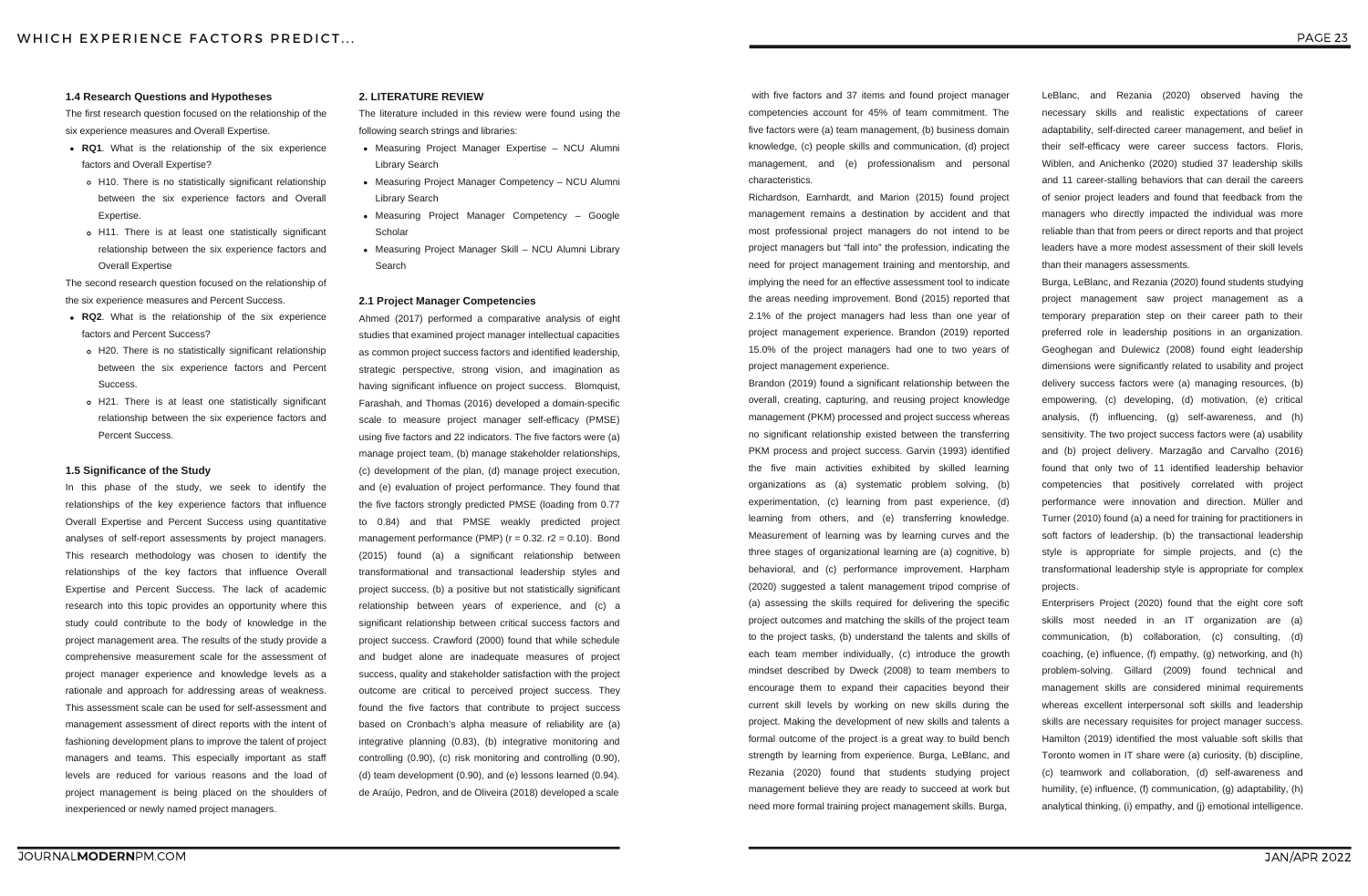Ibbs and Kwak (2000) studied project manager maturity using a quantitative survey of 38 international organizations consisting of 148 questions based on eight knowledge areas, six processes, schedule and cost indices, percentage of project management spending, and order of magnitude return on investment estimates using a five-point Likert scale and found the overall maturity averaged 3.26 on a 1 to 5 scale with considerable variability within the industry and across industries. Khattak, Ur Rehman, Mustafa, and Khattak (2016) found project complexity showed a significant negative correlation with project success ( $r = -0.48$ ) at the 0.01 level, while competency showed a significant positive relationship with project success ( $r = 0.79$ ) at the 0.01 level. McHenry (2008) identified the 12 key competencies needed by project managers to be highly successful in rank order of importance are (a) communication, (b) decision making, (c) organizational, (d) teambuilding, (e) computer, (f) problemsolving, (g) conflict resolution, (h) management support building, (i) motivation, (j) organizational politics, (k) delegation, and (l) negotiation. Miranda and Ghimire (2007) reported the top four competencies required by employers were (a) communication, (b) project integration management, (c) scope management and (d) balance between hard and soft competencies.

#### **2.2 Theoretical/Conceptual Framework**

Project Management Institute (2017) published A guide to the project management book of knowledge (PMBOK guide), which outlines 13 knowledge areas, and 49 processes in five process groups. This theoretical framework has been used as a basis for several project manager competency studies (Bond, 2015; Crawford, 2000; Ibbs & Kwak, 2000; McHenry, 2008; Miranda & Ghimire, 2007). In addition, a subset of the key soft human management skills listed by Enterprisers Project (2020), Gillard (2009), Müller and Turner (2010) are included in the survey structure. Dorst and Reymen (2004) studied the levels of expertise in design education based on a seven-level general skill acquisition model distinguished by Dreyfus (2003a and 2003b). The seven levels (1) Novice, (2) Advanced Beginner, (3) Competent, (4) Proficient, (5) Expert, (6) Master, and (7) Visionary were used as the basis for the 7-point Likert-type measurement scale of Overall Expertise.

components would result in 13.9 participants per variable. The sample size of 500 was tested for suitability for multiple linear regression of up to 36 variables. The GPower 3.1 statistical power analysis software for a post-hoc analysis of F test - Linear multiple regression: Fixed model, R2 deviation from zero with effect set at 0.15 (medium), statistical significance level ( $\alpha$ ) at 0.05, number of predictors of 36, and sample size 500 resulted in a statistical power of 1.000 virtually guaranteeing detection.

#### **3.2 Data Collection and Analysis**

The web-based survey using SurveyMonkey Audience and Qualtrics XM Online Panels offered a wide reach to members of the population represented by the large sample frame described earlier, a typically higher response rate than emailed or mailed surveys, less expensive approach, and a relatively short duration compared to other methods (Vaux & Briggs, 2006). The survey was field tested by sending it to a purposeful convenience sample of four university professors and 11 professional project managers requesting constructive feedback on ease of use and suggestions for improvement to assure content validity. Quantitative data was collected using the online survey instrument described earlier. Approval for the solicitation of participants was arranged by SurveyMonkey and Qualtrics. The Northcentral University IRB reviewed and approved the online survey before it was released to SurveyMonkey and Qualtrics to contact individuals to partake in the survey.

The initial participants were recruited using the SurveyMonkey Audience tool which allows collectors by country to be defined by the targeted selection of employment job function or role, SurveyMonkey provides a pool of pre-qualified potential responders with guaranteed delivery of completed surveys for the quota specified for each collector. For this study five country-based collectors are defined with the selection criteria of employment job function or role being Project Management. SurveyMonkey was not able to supply sufficient respondents for the United States, Canada, and Australia so Qualtrics XM was enlisted to manage collection of the remaining respondents to the anonymous online survey through their Online Panels feature. Because of the need to use Qualtrics as a second source of targeted survey respondents, the lower cost per

respondent with Qualtrics provided the opportunity to substantial increase the number of respondents from the original target of 500 to a final sample size of 679 qualified and validated respondents with no missing data in any of the variables.

The data was exported from SurveyMonkey and Qualtrics XM to Excel where it was validated for completeness and reasonability of responses, aligned to a common format, merged into one file, and imported into SPSS for quantitative statistical analysis participants. The measured experience factors were input to a set of multiple regression analyses to determine the strength of the relationship of each of the independent variable factors using measured Overall Expertise and Percent Success rate as the dependent variables.

#### **3.3 Analysis**

The descriptive statistics for the six experience factors and the two independent variables Overall Expertise and Percent Project Success were run and examined. The descriptive statistics included the frequency distribution, measures of central tendency, variability, and ranking.

To address RQ1, the data analyses of the measured ratio experience factors were applied against the measured Overall Expertise value within the context of a predictive model with the goal of determining if the independent variables were significant predictors of Overall Expertise. The data were analyzed for reliability and for statistical test assumption compliance for stepwise linear regression (Laerd, 2015a) and ordinal logistic regression (Laerd, 2015b).

To address RQ2, the data analyses of the measured experience factors were applied against the measured Percent Success (q07 PerSuc) value as the dependent variable within the context of a predictive model with the goal of identifying only the significant predictors of Percent Success ( $p \le .05$ ). The data were analyzed for reliability and for statistical test assumption compliance for stepwise linear regression (Laerd, 2015a).

#### **3.4 Validity of Self-Report Assessments**

Self-report assessments are widely used in psychological tests and are valuable tools in assessing abilities (Leong &

#### 3.0 RESEARCH METHOD

The research study was designed as two related studies. The first was a quantitative study and the second was a qualitative study to explore the results of the first study. An online anonymous survey of subjective perceived levels of expertise, collecting categorical, ratio, and quantitative ordinal data was administered to potential participants. Respondents to the online survey were invited to voluntarily submit their name and email address if they wished to participate in follow-up qualitative interviews. Additional respondents were invited by posting to the LinkedIn group PMLink. The personally identifiable information (PII) of all interview respondents was kept in a separate file accessible only by the co-investigators who have signed confidentiality and nondisclosure statements Respondent PII was used only for contacting the volunteer respondents to arrange the interviews and was de-identified after the interview data was collected. The quantitative and qualitative data from a respondent were not directly linked. Only the measures of experience and Likert-style expertise self-assessment information were used to link exploratory qualitative data to quantitative survey response data. The online survey respondents were supplied by the independent survey management services, SurveyMonkey Audience and Qualtrics XM Online Panels. The findings of the study are based on results from aggregated data.

#### **3.1 Population and Sample**

The population is the set of experienced project managers, regardless of gender, in the United Kingdom, United States, Canada, India, or Australia. Singh (2016) estimated the size of the population of project managers in the target countries was 1,073,000 compared with the worldwide population of 2,170,000. There were approximately 500,000 certified project management professionals registered with the Project Management Institute and approximately 369,000 members in LinkedIn project manager community groups (LinkedIn, 2018).

The sample of 500 participants was determined using the guidelines of 10 to 15 participants per exploratory factor offered by Field (2000) in Discovering Statistics Using IBM SPSS Statistics. The sample size of 500 for 36 subfactor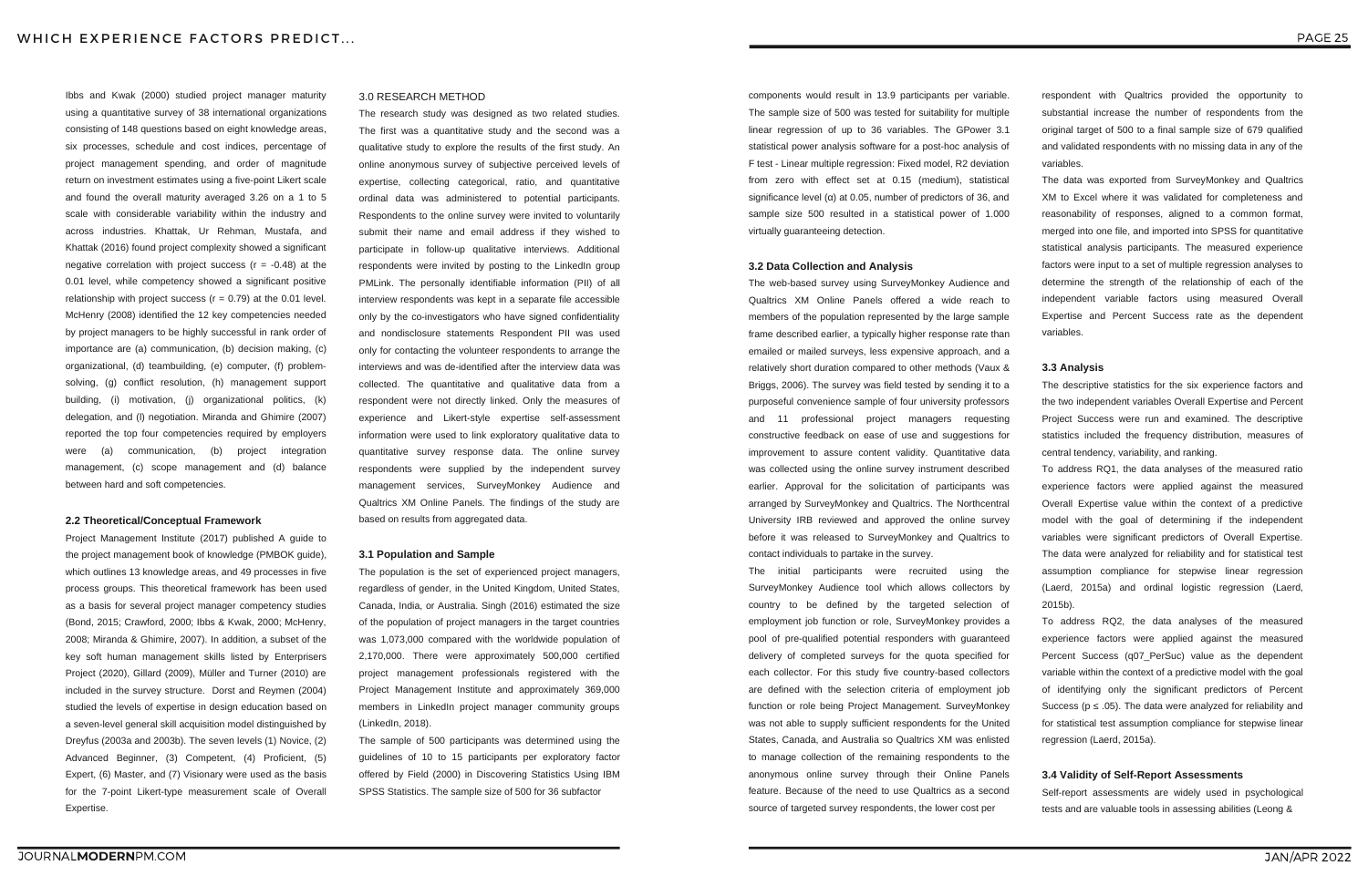Austin, 2006). Even though self-assessment is used by large numbers of researchers, the validity and accuracy are considered by some to be questionable due to potentially inflated perception and self-interest which introduce construct-irrelevant variance (Ross, 2006). However, multiple research studies of psychometric properties indicate self-assessment is a reliable technique with consistent results across items and contexts (Ross, 2006). To address any concerns of the validity of self-reported assessments from professional project managers, the data was analyzed for reliability and for internal validity using both stepwise linear regression (Laerd, 2015a) and ordinal logistic regression (Laerd, 2015b). The relative Pratt index (RPI) (Ochieng & Zumbo, 2001) was used to determine the degree of contribution of each independent variable to the dependent variable.

#### **3.5 Validity of Likert-Type Ordinal Data**

When it comes to validity of using Likert-type ordinal data as interval data, there are two theoretical camps, (a) the strict interpreters like Stevens (1946), Bürkner and Vuorre (2019) and Owuor (2001) and (b) the practical interpreters like Abelson and Tukey (1963), Velleman and Wilkinson (1993), and Pasta (2009). Owuor (2001) studied the implications of using Likert-type data in multiple regression analysis and found the practice resulted in substantial loss of information and biased regression coefficients and recommended ordinal regression, and logistic regression models when using Likert-type data. Pasta (2009) argued that it was nearly always useful to treat ordinal variables as continuous and examine the linear component of ordinal variables for possible useful relationships under the assumption that an underlying continuous latent variable exists behind any ordered construct. To accommodate both viewpoints, this study used both stepwise linear regression and ordinal logistic regression to identify the significant key factors related to project manager level of expertise and success rate

An ordinal logistic regression (OLR) was run to predict Overall Expertise using both the PLUM and the GENLIN methods from six experience factors. There was no collinearity as assessed by the Tolerance values which were all greater than 0.100 and the variance inflation factors (VIF) which were all less than 10. There were proportional odds, as assessed by a full likelihood ratio test comparing the fit of the proportional odds model to a model with varying location parameters,  $\chi$ 2 = 0.000, p = .1.000. The probability distribution was multinomial and the link function was cumulative logit. The Omnibus Test indicated that the model outperformed the null model,  $χ2 = 44.262$ , df = 6, p < .0005.

used by the Select Cases function to exclude the outliers.

#### **4.2 Descriptive Statistics**

The descriptive statistics for the six experience actors and the Overall Expertise factor included the mean, standard deviation, variance skewness, and kurtosis as shown in **Table 1**. The mean, standard deviation, and variance of the six factors are inconsistent indicating differing scales of measurement. The negative skewness and negative kurtosis of some of the factors indicate the distribution is less extreme than a normal distribution and more data is concentrated to the right with the tail extended towards the left.

#### **4.3 Regression Analyses**

*4.3.1 RQ1 – Stepwise Linear Regression of Experience Factors versus Overall Expertise Factor* A stepwise regression was run to predict Overall Expertise from six factors based on self-reported experience factors. After four steps, four factors were identified as significant contributors to Overall Expertise. There was linearity as assessed by partial regression plots and a plot of studentized residuals against the predicted values. There was independence of residuals, as assessed by a Durbin-Watson statistic of 1.836. There was homoscedasticity, as assessed by visual inspection of a plot of studentized residuals versus unstandardized predicted values, by insignificant results in Kolmogorov-Smirnov and Shapiro-Wilk tests of normality, and by Q-Q plots for unstandardized residuals, standardized residuals, and studentized residuals. There was no evidence of multicollinearity, as assessed by

#### **Table 1 Descriptive Statistics**

|                                     | N   | Mean  | Std.<br><b>Deviation</b> | Variance  | <b>Skewness</b> | <b>Kurtosis</b> |
|-------------------------------------|-----|-------|--------------------------|-----------|-----------------|-----------------|
| Projects per month                  | 625 | 0.83  | 2.150                    | 4.620     | 8.306           | 88.514          |
| Months per project                  | 625 | 5.56  | 13.691                   | 187.444   | 14.981          | 255.919         |
| Number of months managing projects  | 625 | 84.72 | 175.000                  | 30625.161 | 13.607          | 262.531         |
| Number of projects managed to date  | 625 | 50.62 | 151.269                  | 22882.354 | 6.864           | 61.939          |
| Highest degree of education         | 625 | 4.14  | 1.094                    | 1.196     | $-0.889$        | 2.008           |
| Age when first made project manager | 625 | 32.23 | 8.793                    | 77.321    | 1.106           | 1.139           |
| Overall expertise                   | 625 | 4.36  | 1.296                    | 1.680     | $-0.438$        | $-0.206$        |
| Valid N (listwise)                  | 625 |       |                          |           |                 |                 |

tolerance values greater than 0.1. There were no studentized deleted residuals greater than ±3 standard deviations, no leverage values greater than 0.2, and values for Cook's distance above 1.0. The assumption of normality was met, as assessed by a Q-Q Plot. The stepwise regression model statistically significantly predicted Overall Expertise, F(4, 620) = 10.874, p < .0005, adj. R2 = .066. Four variables added statistically significantly to the prediction, p < .05.

#### *4.3.2 RQ1 – Ordinal Logistic Regression of Experience Factors versus Overall Expertise Factor*

The tests of model effects identified four significant factors.

### *4.3.3 RQ2 - Stepwise Linear Regression of Experience Factors versus Percent Success Factor*

A stepwise regression was run to predict Percent Project Success from six factors based self-reported experience factors. After two steps, two factors were identified as

#### **3.6 Validity of the Data Collected for the Study**

The threats to internal validity of history, maturation, testing, mortality, regression to the mean, and selection were controlled because the survey data were collected over a relatively short period of a few weeks and the study sample was randomly selected from the pool of respondents. The threat of instrumentation was controlled by field testing the survey for accuracy before being actually released for automated delivery and data collection by a respected independent third party. The threats to external validity were addressed by targeting the broad population of experienced project managers who were members of professional associations in the United Kingdom, United States, Canada, India, and Australia and randomly selecting a sample from the pool of respondents of a size large enough to detect with high power (1.00) a medium effect (0.15) with a statistically significant alpha level (0.05). Sample bias was addressed by randomly selecting a large sample of 679 participants from the population, however there was still a possibility of sample bias due to the voluntary nature of the sample, the use of self-report assessment, and the limitation of the sample to individuals who were English-speaking project managers.

#### 4.0 RESULTS

#### **4.1 Selection and Filtering of Outliers**

Prior to running the SWR and OLR regressions for Overall Expertise, the observation data were tested for outliers which would have caused the residuals (errors) of the regression line to not be normally distributed. There were 54 cases out of 679 observations with residual outliers greater than 1.500 which were excluded from the predictive models for Overall Expertise resulting in 625 observations. A variable (New Out Lie) was added to identify the outliers and was used by the Select Cases function to exclude the outliers.. Prior to running SWR regression for Percent Success, the observation data were tested for outliers which would have caused the residuals (errors) of the regression line to not be normally distributed. There were 53 cases out of 679 observations with residual outliers greater than 1.500 which were excluded from the predictive model for Percent Success resulting in 626 observations. A variable (Suc\_Out\_Lie) was added to identify the outliers and was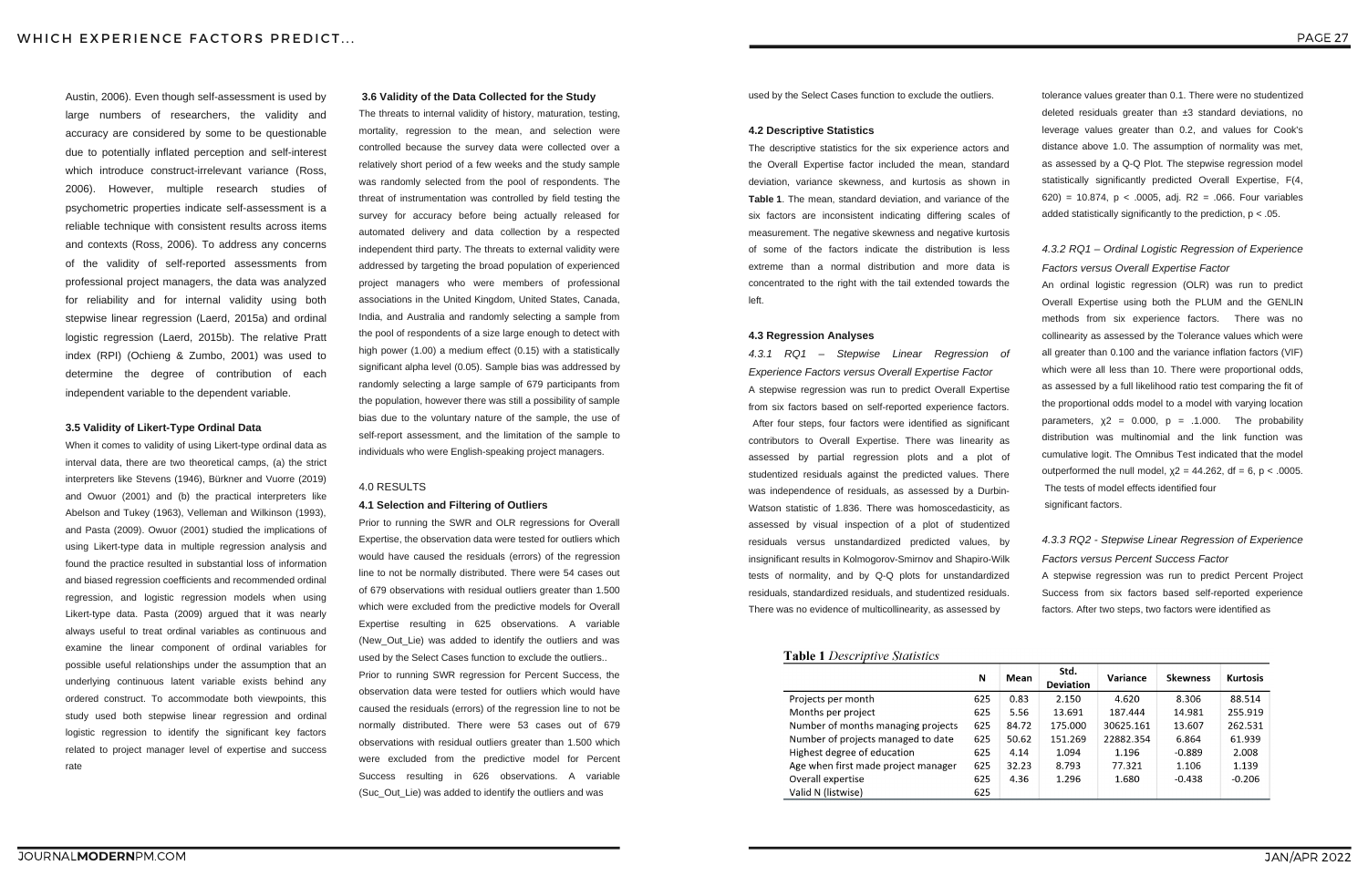significant contributors to Percent Success. There was linearity as assessed by partial regression plots and a plot of studentized residuals against the predicted values. There was independence of residuals, as assessed by a Durbin-Watson statistic of 2.034. There was homoscedasticity, as assessed by visual inspection of a plot of standardized residuals versus standardized predicted values. There was no evidence of multicollinearity, as assessed by tolerance values greater than 0.1. There were two studentized deleted residuals greater than ±3 standard deviations, no leverage values greater than 0.2, and values for Cook's distance above 1.0. The assumption of normality was met, as assessed by a Q-Q Plot. The stepwise regression model statistically significantly predicted Percent Success, F(2, 623) = 7.955, p < .0005, adj. R2 = .022. Two variables added statistically significantly to the prediction, p < .05.

Predicted Percent Success = 81.980 + (0.168 \* Age when first made project manager) + (0.066 \* Number of months managing projects)

#### **4.4 Comparison of Regression Results**

The ordinal logistic regression (OLR) results were compared to the results of the stepwise linear regressions (SWR) to select the key factors that appeared in at least two of the three regression models as shown in **Table 2**.

#### *5.1.1 RQ2 - Stepwise Linear Regression of Experience Factors versus Percent Success Factor*

Two of the six experience factor variables predicted the Percent Success variable (q07\_Per\_Suc) with statistical significance. The null hypothesis H20 was rejected and the alternate hypothesis H21 was accepted. This means that the Percent Success level of a project manager can be significantly predicted by accurately measuring only two of the six experience factors. The regression equation for the model was:

When the regression equation was applied to the filtered 626 cases, it predicted the self-reported Percent Success with an accuracy rate of  $\mu$  = 1.077,  $\sigma$  = 0.190, 80% confidence interval of 1.086 to 1.086, and 95% confidence interval of 1.062 to 1.092.

#### *5.1.3 RQ1 – Ordinal Logistic Regression of Experience Factors versus Overall Expertise Factor*

To address the implications of using Likert-type data in multiple regression analysis potentially resulted in substantial loss of information and biased regression coefficients, an ordinal regression was run to independently identify which of the measured six experience factors significantly correlated and predicted the measured Overall Expertise variable. Four of the six experience factor variables predicted the Overall Expertise variable (q15 Ove) with statistical significance. The null hypothesis H10 was rejected and the alternate hypothesis H11 was accepted. This means that the Overall Expertise level of a project manager can be significantly predicted by accurately measuring only four of the six experience factors.

#### **5.2 Comparison of Regression Results**

By comparing the results of the three regressions, four significant factors were identified as shown in Table 2. Two factors (Number of months managing projects and Age when first made project manager) were in the intersection of the stepwise (SWR) and ordinal (OLR) regression results. The other two factors (Highest degree of education achieved and

Months per project) were positively correlated with Overall Expertise SWR but not correlated with Percent Success SWR. Interestingly, Age when first made project manager was negatively correlated with Overall Expertise but positively correlated with Percent Success indicating the earlier in life a project manager became practice, the higher their Overall Expertise whereas those that started later in life the higher the Percent Success.

#### **6.0 CONCLUSION AND RECOMMENDATIONS**

#### *6.1 Conclusion*

The goal of this study was to extract key experience factor variables and to test to what degree they predicted the measured Overall Expertise and Percent Success variables was accomplished. Both stepwise linear regression and ordinal logistic regression were used to identify the significant factors and only those factors identified by both methods were identified as the top two of the four selected key experience factors. The self-assessed experience levels of a broad sample of project managers indicated four of six experience factors significantly predicted Overall Expertise, while two of six experience factors significantly predicted Percent Success.

The correlation coefficients for the six experience factors with Overall Expertise (R2 = 0.060 and 0.068) and Percent Success (R2 = 0.025) were very weak effect sizes according to Cohen (1988), indicating experience was not as powerful as the correlation coefficients for the 36 expertise factors with Overall Expertise (R2 = 0.874 and 0.963) and Percent Success (R2 = 0.050) found in our related research paper in this study which focused the relationship of expertise factors with Overall Expertise and Percent Success.

Interestingly, the regression constant where the effect of the independent variables on Percent Success was 81.980 for the experience measures. This suggests that the probability of project success is essentially random until the 83% level before experience seems to have any significant effect.

The primary contribution of this paper to the body of knowledge is using project managers' self-assessments of theirs technical and interpersonal expertise to derive a reliable and accurate psychometric framework which can be generalized to predict the Overall Expertise level and

#### 5.0 DISCUSSION

#### **5.1 Regression Analyses**

The purpose of the regression study was to test to what degree six experience variables predicted the measured Overall Expertise variable and measured Percent Success variable.

*5.1.1 RQ1 – Stepwise Linear Regression of Experience Factors versus Overall Expertise Factor* Four of the six experience factor variables predicted the Overall Expertise variable (q15\_Ove) with statistical significance. The null hypothesis H10 was rejected and the alternate hypothesis H11 was accepted. This means that the Overall Expertise level of a project manager can be significantly predicted by accurately measuring only four of the six experience factors. The regression equation for the model was:

Predicted Overall Expertise = 4.063 + (0.002 \* Number of months managing projects) + (-0.015 \* Months per project) + (0.147 \* Highest degree of education achieved) + (-0.012 \* Age when first transitioned to project manager)

When the regression equation was applied to the filtered 625 cases, it predicted the self-reported Overall Expertise with an accuracy rate of  $\mu$  = 1.146,  $\sigma$  = 0.587, 80% confidence interval of 1.119 to 1.173, and 95% confidence interval of 1.100 to 1.193.

TABLE 2 SELECTION OF SIGNIFICANT EXPERIENCE FACTORS

|                |                                       |                    |             | Overall<br><b>Expertise</b><br>(SWR) |             | Percent<br><b>Success</b><br>(SWR) | Overall<br><b>Expertise</b><br>(OLR) |             |
|----------------|---------------------------------------|--------------------|-------------|--------------------------------------|-------------|------------------------------------|--------------------------------------|-------------|
| Rank           | <b>Factor Label</b>                   | Ħ<br><b>Models</b> | <b>Beta</b> | R<br><b>Square</b>                   | <b>Beta</b> | R<br>Square                        | Exp(B)                               | R<br>Square |
|                | <b>Model Correlation Coefficients</b> |                    |             | 0.060                                |             | 0.025                              |                                      | 0.068       |
| 1              | Number of months managing projects    | 3                  | 0.274       |                                      | 0.088       |                                    | 1.003                                |             |
| $\overline{2}$ | Age when first made project manager   | 3                  | $-0.084$    |                                      | 0.130       |                                    | 0.981                                |             |
| 3              | Highest degree of education achieved  | 2                  | 0.124       |                                      |             |                                    | 1.257                                |             |
| 4              | Months per project                    | 2                  | $-0.163$    |                                      |             |                                    | 0.978                                |             |

Note: Sorted by # Models, Overall Expertise SWR Beta, Percent Success SWR Beta, and Overall Expertise OLR Average Exp(B) descending